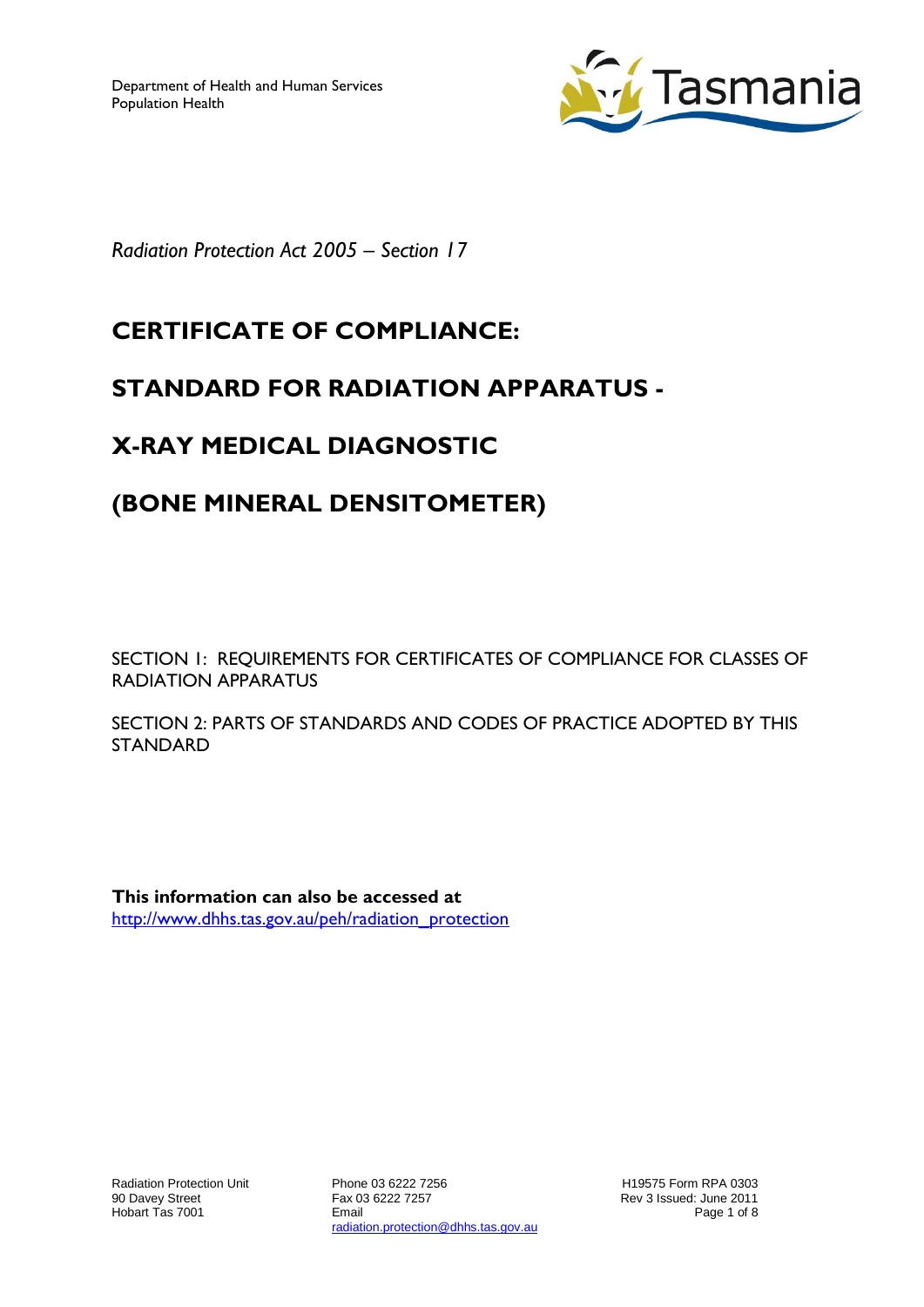### **Section 1 –** REQUIREMENTS FOR CERTIFICATES OF COMPLIANCE FOR CLASSES OF RADIATION APPARATUS.

#### **PART – A**

**Section 2 of this Standard is to be used by an accredited person when assessing Radiation Apparatus, classified by Radiation Protection Act 2005 licences as "Xray bone mineral densitometer", for the purpose of issuing a certificate of compliance in accordance with 17 (1) (b) of the Radiation Protection Act 2005.**

**The Radiation Apparatus must be shown to fully comply with the requirements in Section 2 of this Standard.**

**The requirements in Section 2 are taken from the following:**

| AS/NZS 3200.1.0 1998<br><b>IEC 60601-1</b>                                | Medical electrical equipment- General requirements for safety -<br><b>Parent Standard</b>                                                                                                             |
|---------------------------------------------------------------------------|-------------------------------------------------------------------------------------------------------------------------------------------------------------------------------------------------------|
| AS/NZS 3200.1.3:1996<br>IEC 60601-1-3                                     | Approval and test specification - Medical electrical equipment -<br>General requirements for safety - Collateral Standard:<br>Requirements for radiation protection in diagnostic X-ray<br>equipment. |
| AS/NZS 3200.2.7:1999<br><b>IEC 60601-2-7</b>                              | Approval and test specification - Medical electrical equipment Part<br>2.7: Particular requirements for safety-High -voltage generators of<br>diagnostic X-ray generators                             |
| AS/NZS 3200.2.28:1994<br>IEC 60601-2-28                                   | Approval and test specification - Medical electrical equipment:<br>Particular requirements for safety-X-ray source assemblies and X-<br>ray tube assemblies for medical diagnosis generators.         |
| <b>Accreditation</b><br><b>Guidelines for Bone</b><br><b>Densitometry</b> | Australian and New Zealand Bone and Mineral Society                                                                                                                                                   |
| <b>RAR</b>                                                                | Regulatory Authority Requirements – Department of Health and<br><b>Human Services</b>                                                                                                                 |

**Note:** Some types of bone mineral density X-ray equipment have low radiation outputs that make it difficult to measure output (kerma) or kVp non-invasively. In these cases measurements made during the last "service" of the equipment (within 6 months), by a licensed service technician, may be used by an accredited person to indicate compliance. These items are marked **†** in this standard.

Phone 03 6222 7256 Fax 03 6222 7257 Email radiation.protection@dhhs.tas.gov.au

H19575 Form RPA 0303 Rev 3 Issued: June 2011 Page 2 of 8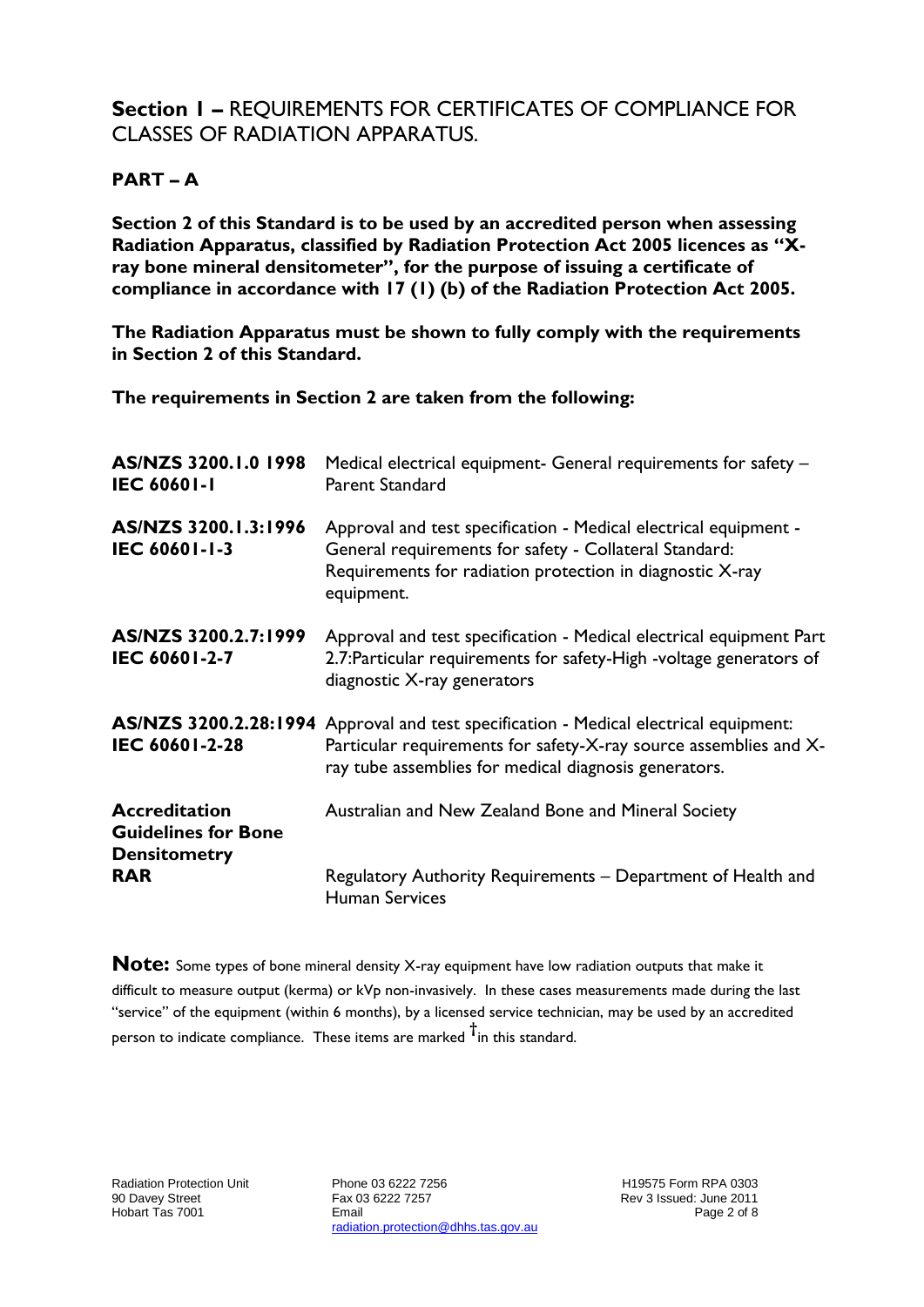#### **PART – B**

**The Standards listed in this part are to be used by a person or company licensed to manufacture or sell Radiation Apparatus, classified by Radiation Protection Act 2005 licences as "X-ray bone mineral densitometer", for the purpose of issuing a certificate of compliance in accordance with 17 (1) (b) of the Radiation Protection Act 2005.**

**The holder of a licence to manufacture or sell such Radiation Apparatus must be able to show that the Radiation Apparatus fully complies with the following Standards\* .**

| AS/NZS 3200.1.0 1998<br><b>IEC 60601-1</b> | Medical electrical equipment- General requirements for safety -<br><b>Parent Standard</b>                                                                                                             |
|--------------------------------------------|-------------------------------------------------------------------------------------------------------------------------------------------------------------------------------------------------------|
| AS/NZS 3200.1.3:1996<br>IEC 60601-1-3      | Approval and test specification - Medical electrical equipment -<br>General requirements for safety - Collateral Standard:<br>Requirements for radiation protection in diagnostic X-ray<br>equipment. |
| AS/NZS 3200.2.7:1999<br>IEC 60601-2-7      | Approval and test specification - Medical electrical equipment Part<br>2.7: Particular requirements for safety-High -voltage generators of<br>diagnostic X-ray generators                             |
| AS/NZS 3200.2.28:1994<br>IEC 60601-2-28    | Approval and test specification - Medical electrical equipment:<br>Particular requirements for safety-X-ray source assemblies and X-<br>ray tube assemblies for medical diagnosis generators.         |

-

Phone 03 6222 7256 Fax 03 6222 7257 Email radiation.protection@dhhs.tas.gov.au

<sup>\*</sup> In many cases radiation apparatus will bear the **"CE"** mark, and comply with the requirements of **MDD 93/42/EEC.** As part of the process of obtaining a CE mark the manufacturer makes an application to a "Certifying Body" to have the equipment assessed. Annex III of the MDD directive states that in making an application for **"EC type examination"** the manufacturer would, in their application, state the "Standards" that they wished to be tested against (article 5).

In order for licensed manufacturers or sellers to issue a certificate of compliance under the Radiation Protection Act 2005, they need only demonstrate that they hold, or have access to, the "*EC Declaration of Conformity"* documents which show that the "make and model" of apparatus they are supplying complies with the Standards listed in Part B above.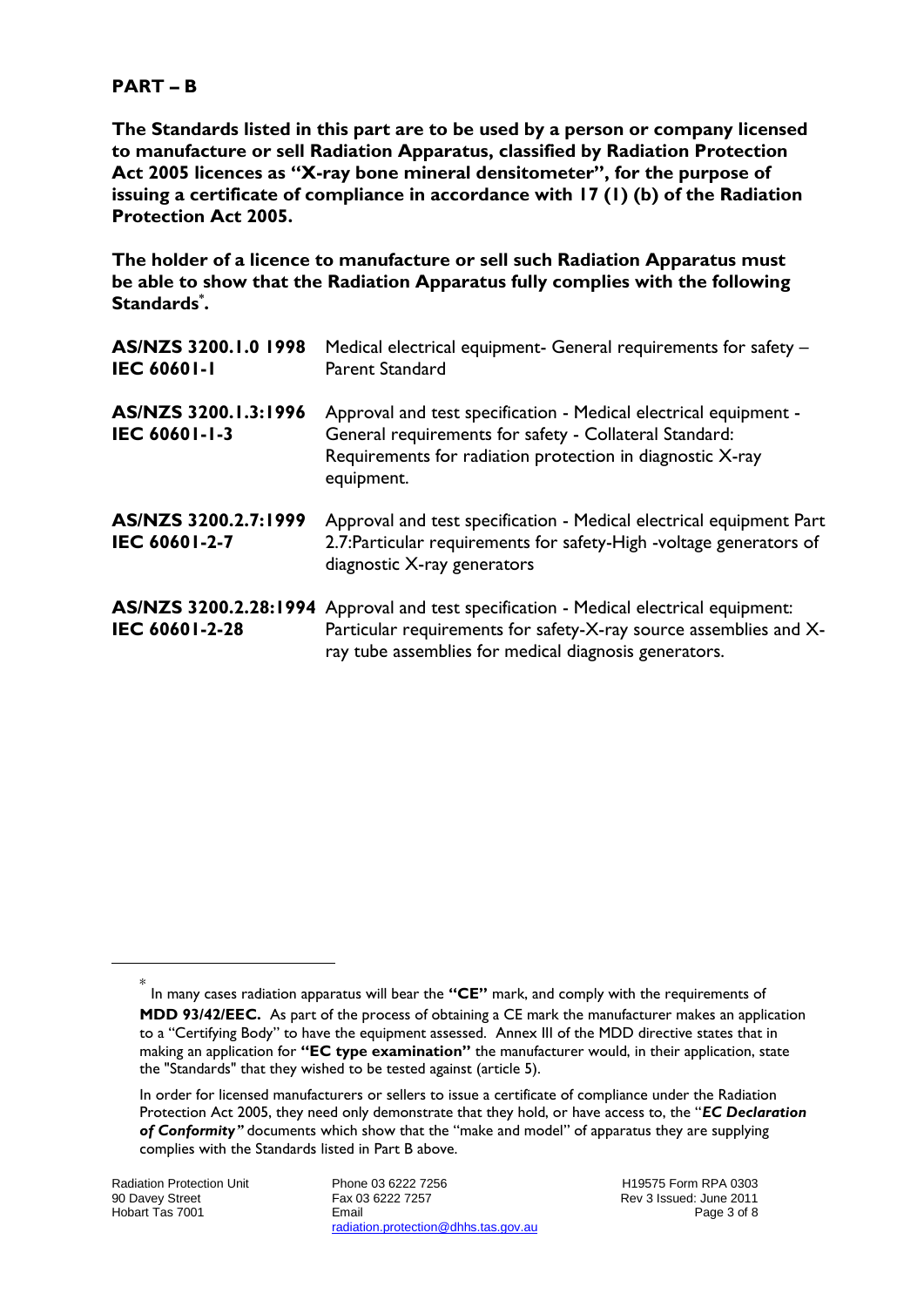### **Section 2 –** PARTS OF STANDARDS AND CODES OF PRACTICE ADOPTED BY THIS STANDARD

| <b>ITEM</b>                   | <b>Requirements</b>                                                                                                                                                                                                    |
|-------------------------------|------------------------------------------------------------------------------------------------------------------------------------------------------------------------------------------------------------------------|
| <b>Indicators</b>             |                                                                                                                                                                                                                        |
| mains                         | AS/NZS 3200.1.0 1998 6.3 a)                                                                                                                                                                                            |
|                               | A mains indicator shall be clearly identified. "ON" and "OFF" positions shall                                                                                                                                          |
|                               | be marked according to the symbols in Appendix D, or indicated by a                                                                                                                                                    |
|                               | suitable indicator light or other unambiguous means.                                                                                                                                                                   |
|                               |                                                                                                                                                                                                                        |
|                               |                                                                                                                                                                                                                        |
|                               | Note: AS/NZS 3200.1.0:1998 56.8 provides for situations when                                                                                                                                                           |
|                               | indicators are not necessarily required.                                                                                                                                                                               |
|                               | Unless indication is otherwise apparent to the operator from the normal                                                                                                                                                |
|                               | operating position, indicator lights shall be provided to indicate the                                                                                                                                                 |
|                               | equipment is energised. Dot matrix and other alphanumeric displays are not                                                                                                                                             |
|                               | considered to be indicator lights.                                                                                                                                                                                     |
|                               | Note: Red shall be used exclusively to indicate that operation must not be                                                                                                                                             |
|                               | started or immediate action is required to terminate a hazardous state of                                                                                                                                              |
|                               | operation.                                                                                                                                                                                                             |
|                               | AS/NZS 3200.1:1998 Paragraph 6.7 a)                                                                                                                                                                                    |
| ready to exposure             | AS/NZS 3200.2.7:1999 6.7 a)<br>AS/NZS 3200.2.7:1999 29.1.102 a)                                                                                                                                                        |
|                               | Visible indication shall be provided on the CONTROL PANEL indicating the<br>state when one further actuation of a control from that CONTROL PANEL<br>will initiate the LOADING of THE X-RAY TUBE in INTERMITTENT MODE. |
|                               | If this state is indicated in INTERMITTENT MODE by means of a single<br>function indicator light, the colour green shall be used; see 6.7 a).                                                                          |
|                               | AS/NZS 3200.2.7:1999 6.7 a)                                                                                                                                                                                            |
| energised X-ray tube          | The colour yellow shall be used at the control panel to indicate the loading                                                                                                                                           |
|                               | state (exposure)                                                                                                                                                                                                       |
| audible signal                | AS/NZS 3200.2.7:1999 29.1.102 b)                                                                                                                                                                                       |
|                               | A signalling device audible at the location from which the equipment is                                                                                                                                                |
|                               | operated shall indicate the termination of the exposure                                                                                                                                                                |
|                               |                                                                                                                                                                                                                        |
| Labels and markings:          | AS/NZS 3200.1.3:1996 29.201.6                                                                                                                                                                                          |
| filtration                    |                                                                                                                                                                                                                        |
| Protection against mechanical |                                                                                                                                                                                                                        |
| hazards                       |                                                                                                                                                                                                                        |
| moves easily                  | <b>RAR</b>                                                                                                                                                                                                             |
|                               | The tube housing must be easy to move and position by an operator.                                                                                                                                                     |
| <b>Exposure distances</b>     | A minimum focal spot to skin distance of 200 mm. Table 205 AS/NZS                                                                                                                                                      |
| focus-skin distance (FSD)     | 3200.1.3:1996                                                                                                                                                                                                          |

Phone 03 6222 7256 Fax 03 6222 7257 Email radiation.protection@dhhs.tas.gov.au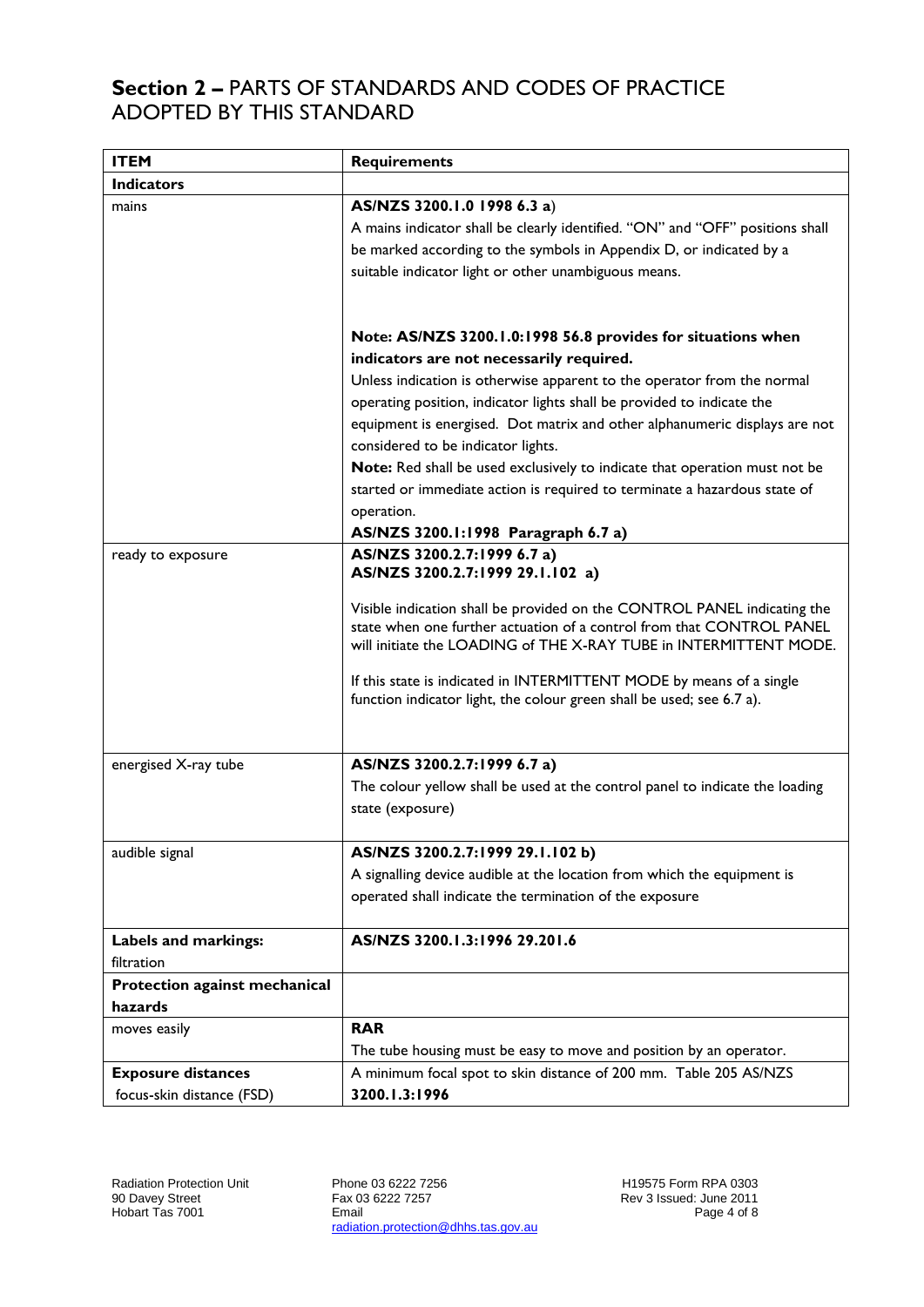| X-ray field                                  |                                                                         |                                                                                |
|----------------------------------------------|-------------------------------------------------------------------------|--------------------------------------------------------------------------------|
| collimator mandatory                         | AS/NZS3200.1.3:1996 29.202.1                                            |                                                                                |
|                                              |                                                                         | No X-ray tube shall be utilized unless mounted in an X-ray tube housing to     |
|                                              | which a beam limiting device has been fitted                            |                                                                                |
| minimum field size                           | AS/NZS 3200.1.3:1996 29.202.2                                           |                                                                                |
|                                              | An X-RAY TUBE ASSEMBLY shall not have a RADIATION APERTURE              |                                                                                |
|                                              |                                                                         | larger than is needed to provide the largest X-RAY BEAM required for its       |
|                                              | specified applications. If necessary, the RADIATION APERTURE shall be   |                                                                                |
|                                              | fitted as close as practicable to the FOCAL SPOT.                       | restricted to the appropriate size by means of a fixed-size DIAPHRAGM,         |
|                                              |                                                                         |                                                                                |
| <b>Exposure controls</b>                     |                                                                         |                                                                                |
| timer type                                   | <b>RAR</b>                                                              |                                                                                |
|                                              | Only electronic timers are acceptable                                   |                                                                                |
| exposure factors                             | AS/NZS 3200.2.7:1999 50.101.1 a)                                        |                                                                                |
|                                              | Information shall be available to the operator, before during and after |                                                                                |
|                                              | exposure about fixed, or semi permanently preselected or otherwise      |                                                                                |
|                                              | exposure factors or modes of operation so as to allow the operator to   |                                                                                |
|                                              | preselect appropriate conditions for irradiation                        |                                                                                |
| high voltage indication                      | Values of the X-ray tube voltage shall be indicated in kV               |                                                                                |
|                                              | AS/NZS 3200.2.7:1999 50.101.1 c)                                        |                                                                                |
| tube current indication                      | AS/NZS 3200.2.7:1999 50.101.1 c)                                        |                                                                                |
|                                              | Values of the X-ray tube current shall be indicated in milliamps        |                                                                                |
| abbreviated indication of factors            | AS/NZS 3200.2.7:1999 50.101.2 a)                                        |                                                                                |
|                                              |                                                                         | For operation with one or more fixed combinations of exposure factors the      |
|                                              |                                                                         | indication at the control panel may be confined to the value of only one of    |
|                                              | the significant exposure factors                                        |                                                                                |
| exposure "ready" state                       | AS/NZS 3200.2.7:1999 29.1.102 a)                                        |                                                                                |
|                                              |                                                                         | Visible indication shall be provided on the control panel indicating the state |
|                                              |                                                                         | when one further action of a control from that control panel will initiate the |
|                                              | exposure                                                                |                                                                                |
| <b>Exposure switch</b>                       |                                                                         |                                                                                |
| position of exposure switch                  | AS/NZS 3200.1.3:1996 29.208.1                                           |                                                                                |
|                                              |                                                                         | Control of the X-ray unit shall be from a distance of not less than 2 metres   |
|                                              | from the focal spot or X-ray beam                                       |                                                                                |
|                                              | AS/NZS 3200.2.7:1999 29.1.103 b)                                        |                                                                                |
| constant pressure required -                 | <b>RAR</b>                                                              |                                                                                |
|                                              | Each exposure shall be initiated and maintained by means of a control   |                                                                                |
|                                              | requiring continuous actuation by the operator.                         |                                                                                |
|                                              |                                                                         |                                                                                |
|                                              | Note: for this type of equipment exposure is usually initiated from a   |                                                                                |
|                                              | "software" switch and the concept of constant pressure does not apply.  |                                                                                |
|                                              | Operator actuation and monitoring of the scan is acceptable for this    |                                                                                |
|                                              | requirement.                                                            |                                                                                |
| Radiation Protection Unit<br>90 Davey Street | Phone 03 6222 7256<br>Fax 03 6222 7257                                  | H19575 Form RPA 0303<br>Rev 3 Issued: June 2011                                |
| Hobart Tas 7001                              | Email                                                                   | Page 5 of 8                                                                    |

radiation.protection@dhhs.tas.gov.au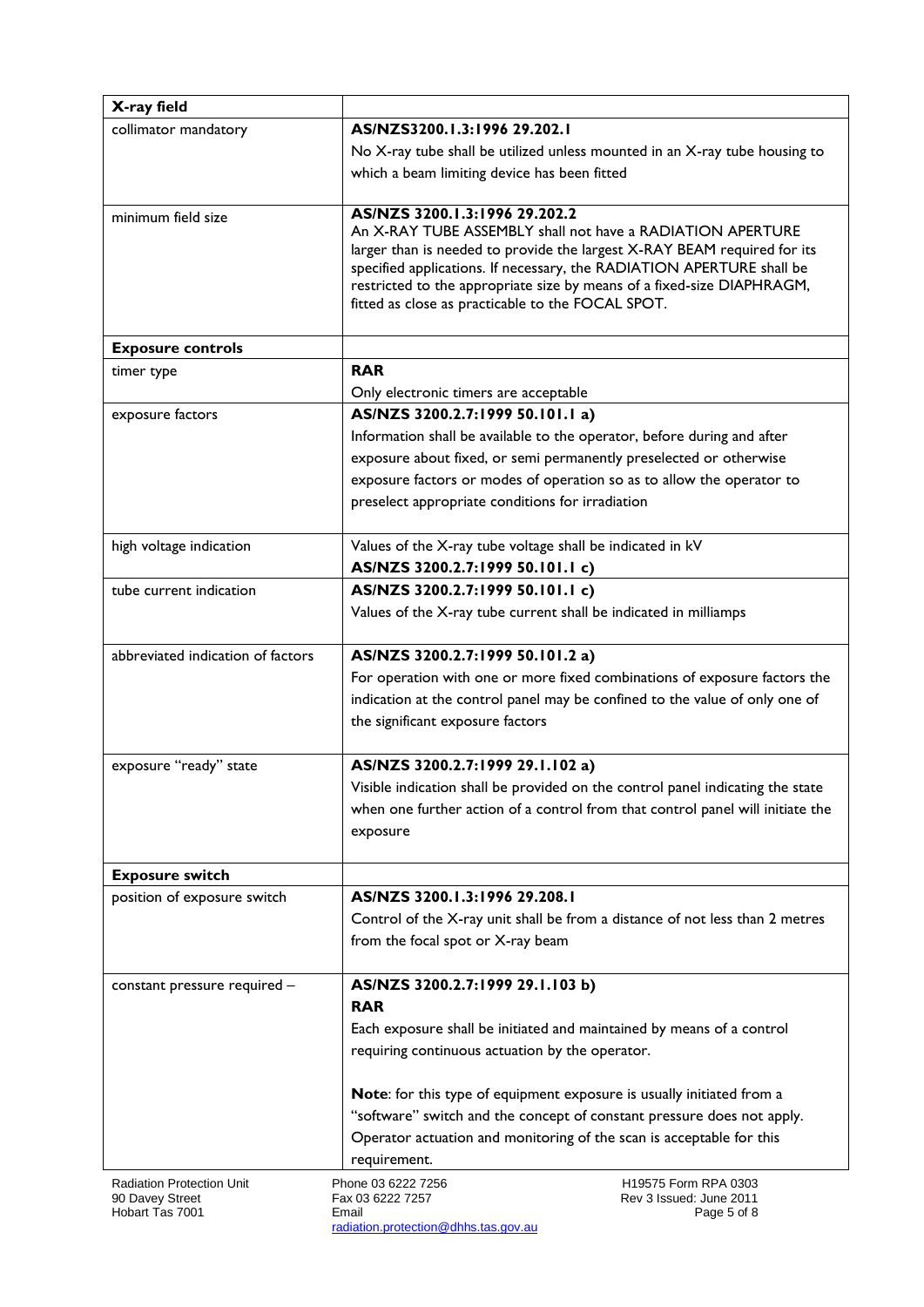| no repeat exposure without     | AS/NZS 3200.2.7:1999 29.1.103 c)                                                                                                                        |  |
|--------------------------------|---------------------------------------------------------------------------------------------------------------------------------------------------------|--|
| release                        | <b>RAR</b>                                                                                                                                              |  |
|                                | It shall not be possible to initiate another exposure without releasing the                                                                             |  |
|                                | switch.                                                                                                                                                 |  |
|                                |                                                                                                                                                         |  |
|                                | Note: for this type of equipment exposure is usually initiated from a                                                                                   |  |
|                                | "software" switch and the concept of "release" does not apply. Operator                                                                                 |  |
|                                | actuation and monitoring of the scan is acceptable for this requirement.                                                                                |  |
| dead man type (interruption of | AS/NZS 3200.2.7:1999 29.1.103 d)                                                                                                                        |  |
| scan at any time)              | The exposure shall be able to be interrupted at any time                                                                                                |  |
| security of switch             | AS/NZS 3200.2.7:1999 29.1.103 e)                                                                                                                        |  |
|                                | Any exposure control shall be safeguarded against unintended actuation                                                                                  |  |
| <b>Accuracy of laser light</b> | <b>Accreditation Guidelines</b>                                                                                                                         |  |
| positioning.                   | To assess the accuracy of the laser light position indicator, two wires                                                                                 |  |
|                                | meeting at right angles are positioned approximately 1 mm to the right                                                                                  |  |
|                                | (facing the table) of where the point beam of laser light intercepts the<br>scanning cushion. A PA array spine is carried out to where the wires lie in |  |
|                                | the field of view. The wires may be imaged on the computer monitor and                                                                                  |  |
|                                | ideally should lie at the centre of the transverse scan lines and at the starting                                                                       |  |
|                                | point of the longitudinal scan motion. A reasonable positioning accuracy is                                                                             |  |
|                                | within 5 mm of the start point.                                                                                                                         |  |
| Accuracy of indicated scan     | <b>Accreditation Guidelines</b>                                                                                                                         |  |
| time                           | The timing of a scan is measured from when the X-ray beam light first comes                                                                             |  |
|                                | on to when it goes out. The measurement is repeated. The measurements                                                                                   |  |
|                                | should agree to within 3%.                                                                                                                              |  |
| <b>Radiation quality</b>       |                                                                                                                                                         |  |
| half value layer               | AS/NZS 3200.1.3:1996                                                                                                                                    |  |
|                                | The total filtration shall be such that the measured half value layers are                                                                              |  |
|                                | greater than or equal to the values specified in Table 204 of                                                                                           |  |
| Output (kerma) <sup>T</sup>    |                                                                                                                                                         |  |
|                                | AS/NZS 3200.2.7:1999 50.102.1                                                                                                                           |  |
| reproducibility <sup>T</sup>   | The coefficient of variation of measured values of air kerma shall not be                                                                               |  |
|                                |                                                                                                                                                         |  |
|                                | greater than 0.05 for any combination of exposure factors                                                                                               |  |
| linearity <sup>T</sup>         | AS/NZS 3200.2.7:1999 50.102.2 a)                                                                                                                        |  |
|                                | The quotient of the average of the measured values of air kerma divided by                                                                              |  |
|                                | the indicated value of the current time product shall not differ from the                                                                               |  |
|                                | quotient of the average of the measured values of air kerma and current time                                                                            |  |
|                                | product measured at 0.1 s (or the next highest setting) or the lowest mAs                                                                               |  |
|                                | setting by more than 0.2                                                                                                                                |  |
| kVp                            |                                                                                                                                                         |  |
|                                | AS/NZS 3200.2.7:1999 50.103.1                                                                                                                           |  |
| accuracy                       | The measured kV shall be within 10% of the indicated value over a range of                                                                              |  |
|                                | kV settings                                                                                                                                             |  |
|                                |                                                                                                                                                         |  |

Radiation Protection Unit 90 Davey Street Hobart Tas 7001

Phone 03 6222 7256 Fax 03 6222 7257 Email radiation.protection@dhhs.tas.gov.au H19575 Form RPA 0303 Rev 3 Issued: June 2011 Page 6 of 8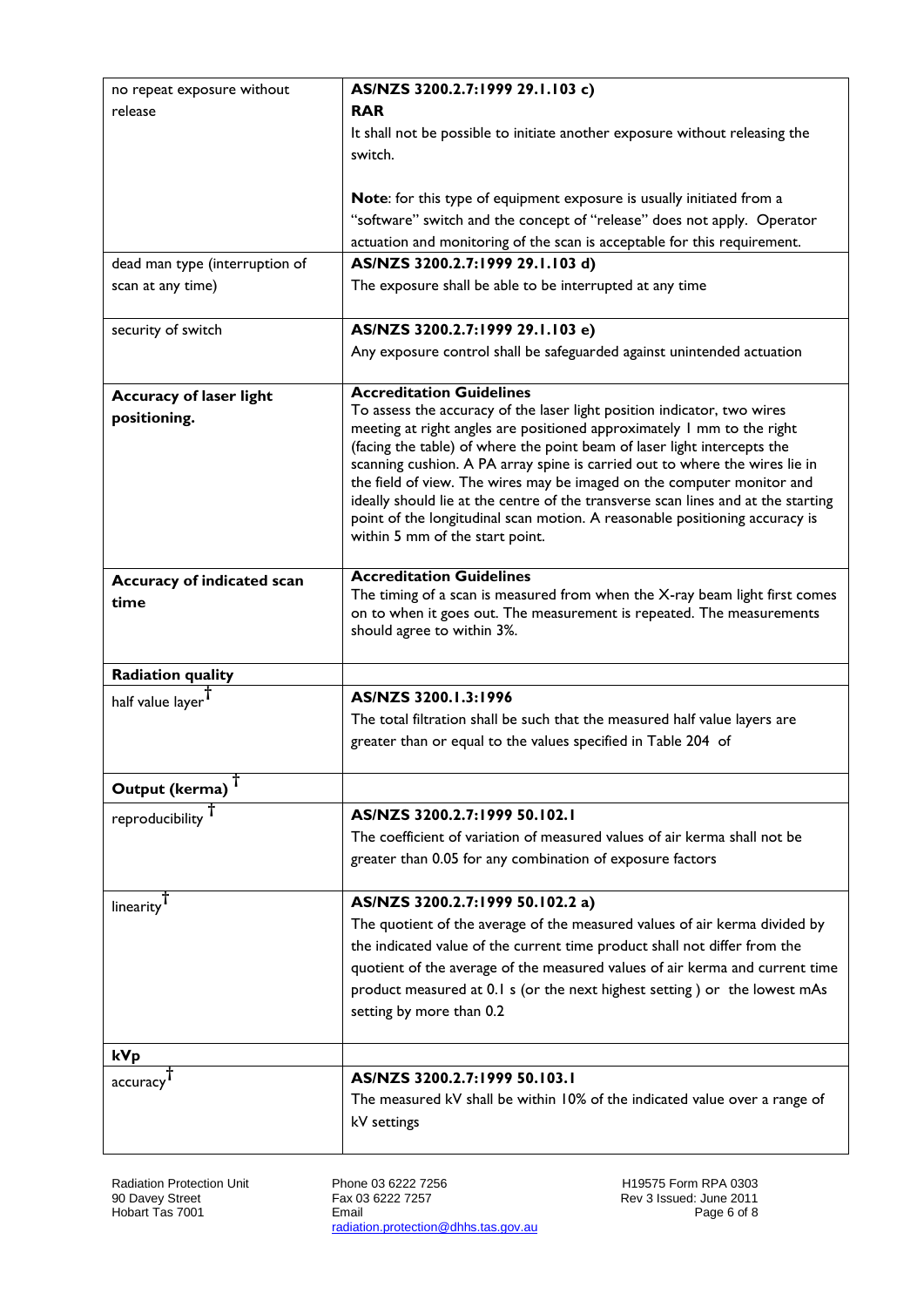| Tube housing leakage            | AS/NZS 3200.1.3:1996 29.204.3                                                                                                                                                                                                                                                                                                                                                                                                                                                                                                                                                                                                                                                                                                                                        |
|---------------------------------|----------------------------------------------------------------------------------------------------------------------------------------------------------------------------------------------------------------------------------------------------------------------------------------------------------------------------------------------------------------------------------------------------------------------------------------------------------------------------------------------------------------------------------------------------------------------------------------------------------------------------------------------------------------------------------------------------------------------------------------------------------------------|
|                                 | The kerma in air from leakage radiation from a tube assembly shall not                                                                                                                                                                                                                                                                                                                                                                                                                                                                                                                                                                                                                                                                                               |
|                                 | exceed 1.0 mGy in any 1-hour period at a distance of 1 m from the focal spot                                                                                                                                                                                                                                                                                                                                                                                                                                                                                                                                                                                                                                                                                         |
|                                 |                                                                                                                                                                                                                                                                                                                                                                                                                                                                                                                                                                                                                                                                                                                                                                      |
| <b>BMD</b> variation            | <b>RAR (Accreditation Guidelines)</b>                                                                                                                                                                                                                                                                                                                                                                                                                                                                                                                                                                                                                                                                                                                                |
|                                 | Examines the practice's "control chart", or data used for tracking BMD                                                                                                                                                                                                                                                                                                                                                                                                                                                                                                                                                                                                                                                                                               |
|                                 | variation in a standard phantom, for this X-ray unit. The practice must have                                                                                                                                                                                                                                                                                                                                                                                                                                                                                                                                                                                                                                                                                         |
|                                 | a suitable method for detecting changes in the measured BMD for the                                                                                                                                                                                                                                                                                                                                                                                                                                                                                                                                                                                                                                                                                                  |
|                                 | standard phantom. These methods must be constructed from any or all of                                                                                                                                                                                                                                                                                                                                                                                                                                                                                                                                                                                                                                                                                               |
|                                 | the following:                                                                                                                                                                                                                                                                                                                                                                                                                                                                                                                                                                                                                                                                                                                                                       |
|                                 | <b>Changes in precision:</b> One method for detecting changes in precision is to examine the<br>cumulative precision value for the densitometer daily QC phantom, as calculated by the<br>densitometry software. Any form of drift, systematic (ie in one direction) or otherwise, will<br>cause this value (usually <0.5% when expressed as CV) to increase.                                                                                                                                                                                                                                                                                                                                                                                                        |
|                                 | <b>Warning rule:</b> A control (phantom) measure exceeds the mean $\pm$ 2SD of the baseline<br>phantom measures. This occurrence should prompt additional inspection of control data with<br>the following rules.<br>2. Three SD rule: A control measure, which exceeds the baseline mean $\pm$ 3SD indicates the<br>need for instrument evaluation.<br>3. Two SD twice rule: Two consecutive control measures that exceed the mean + 2SD, or<br>mean - 2SD, dictate instrument evaluation.<br>4. Range of 4SD rule: When the difference between two consecutive control measures<br>exceeds 4SD (specifically when one measure exceeds + 2SD and another exceeds - 2SD) the                                                                                         |
|                                 | instrument requires evaluation.<br>5. Four ± ISD rule: When four consecutive measures exceed the same limit (+ ISD or - ISD)                                                                                                                                                                                                                                                                                                                                                                                                                                                                                                                                                                                                                                         |
|                                 | instrument evaluation a is required.<br>6. Mean x 10 rule: When 10 consecutive control measures fall on the same side of the mean,                                                                                                                                                                                                                                                                                                                                                                                                                                                                                                                                                                                                                                   |
|                                 | instrument evaluation is necessary                                                                                                                                                                                                                                                                                                                                                                                                                                                                                                                                                                                                                                                                                                                                   |
|                                 | Note: Instrument evaluation must involve repeated (five to ten) control measures.                                                                                                                                                                                                                                                                                                                                                                                                                                                                                                                                                                                                                                                                                    |
| <b>Action taken to address</b>  | <b>RAR (Accreditation Guidelines)</b>                                                                                                                                                                                                                                                                                                                                                                                                                                                                                                                                                                                                                                                                                                                                |
| "drift" or any variation in the | Examines the practice's "control chart", or data used for tracking BMD                                                                                                                                                                                                                                                                                                                                                                                                                                                                                                                                                                                                                                                                                               |
| "control parameters"            | variation in a standard phantom for this X-ray unit. Check that the actions                                                                                                                                                                                                                                                                                                                                                                                                                                                                                                                                                                                                                                                                                          |
|                                 | taken by the practice are as follows:                                                                                                                                                                                                                                                                                                                                                                                                                                                                                                                                                                                                                                                                                                                                |
|                                 | <b>Warning rule:</b> A control (phantom) measure exceeds the mean ± 2SD of the baseline<br>phantom measures. This occurrence should prompt additional inspection of control data with<br>the following rules.                                                                                                                                                                                                                                                                                                                                                                                                                                                                                                                                                        |
|                                 | 2. Three SD rule: A control measure, which exceeds the baseline mean $\pm$ 3SD indicates the<br>need for instrument evaluation.<br>3. Two SD twice rule: Two consecutive control measures that exceed the mean + 2SD, or<br>mean - 2SD, dictate instrument evaluation.<br>4. Range of 4SD rule: When the difference between two consecutive control measures<br>exceeds 4SD (specifically when one measure exceeds + 2SD and another exceeds - 2SD) the<br>instrument requires evaluation.<br>5. Four ± ISD rule: When four consecutive measures exceed the same limit (+ ISD or - ISD)<br>instrument evaluation a is required.<br>6. Mean x 10 rule: When 10 consecutive control measures fall on the same side of the mean,<br>instrument evaluation is necessary. |
|                                 | NOTE: "Instrument evaluation" must mean repeating (five to ten)<br>control measures.                                                                                                                                                                                                                                                                                                                                                                                                                                                                                                                                                                                                                                                                                 |
|                                 | Compliance is demonstrated by examining appropriate documentation e.g.                                                                                                                                                                                                                                                                                                                                                                                                                                                                                                                                                                                                                                                                                               |
|                                 | "Scanning guidelines" software etc held by the practice, and sighting the                                                                                                                                                                                                                                                                                                                                                                                                                                                                                                                                                                                                                                                                                            |
|                                 | results of the "instrument evaluation" that followed when any control                                                                                                                                                                                                                                                                                                                                                                                                                                                                                                                                                                                                                                                                                                |
|                                 | measure exceeded its limits.                                                                                                                                                                                                                                                                                                                                                                                                                                                                                                                                                                                                                                                                                                                                         |

Radiation Protection Unit 90 Davey Street Hobart Tas 7001

Phone 03 6222 7256 Fax 03 6222 7257 Email radiation.protection@dhhs.tas.gov.au H19575 Form RPA 0303 Rev 3 Issued: June 2011 Page 7 of 8